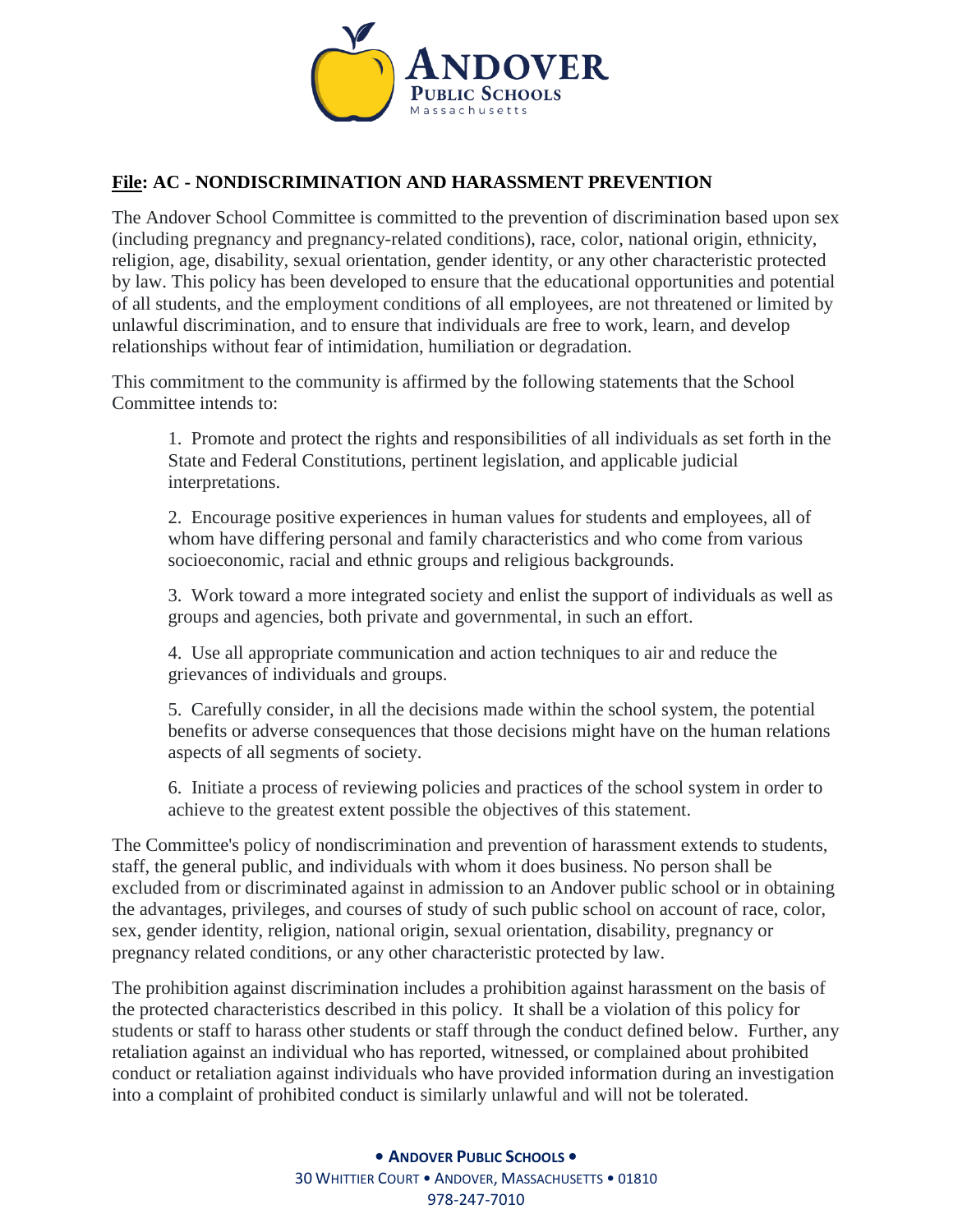**Unlawful and Prohibited Conduct Defined:** Unlawful and prohibited conduct includes, but is not limited to, actions which are related to a person's sex/gender, gender identity, race, color, national origin, ethnicity, religion, age, disability or sexual orientation when such actions are unwelcome and unsolicited by the recipient. Harassment based on these characteristics includes all conduct that:

1. has the purpose or effect of creating an intimidating, hostile, humiliating, or offensive work or education environment;

2. has the purpose of substantially or unreasonably interfering with a person's work or academic performance; or

3. otherwise adversely affects a person's academic standing or employment opportunities.

Examples of prohibited conduct include, but are limited to:

**Verbal conduct**: name calling, teasing, jokes or other derogatory or dehumanizing remarks, whether made by an individual or a group;

**Physical contact**: unwelcome touching of a person or person's clothing or any other act of physical intimidation or bullying;

**Written conduct**: notes, cartoons, calendars, graffiti, offensive or graphic posters, pictures, photos, drawings, electronic or digital messages, or designs on clothing that are offensive to another person on the basis of the protected characteristics described in this policy;

**Blackmail**: threatening to engage in conduct that is designed to, or reasonably can be expected to, harm another individual.

**Retaliation**: Retaliation includes any form of intimidation, reprisal, or harassment directed against an individual because he or she makes a complaint of discrimination or harassment under this policy, witnesses an incident of discrimination or harassment, or provides information during an investigation into a complaint of discrimination or harassment.

Any such conduct undertaken electronically, including through social media, messaging applications, or other cyber activity, is also prohibited. The foregoing is meant to provide some concrete examples, but is not meant to be an all inclusive list of conduct prohibited by this policy. For more details concerning sexual harassment and the procedures to be followed in cases of potential sexual harassment, refer to section [ACAB,](https://z2policy.ctspublish.com/masc/) Sexual Harassment.

This policy applies to conduct on all school premises, on school buses, and at all schoolsponsored programs and activities. Any prohibited conduct that occurs off school premises or outside of school-related or school-sponsored programs or activities will be regarded as conduct in violation of this policy if it has a continuing effect on or creates a hostile environment for the victim of the conduct on school premises, on school buses, or at school-sponsored programs and activities.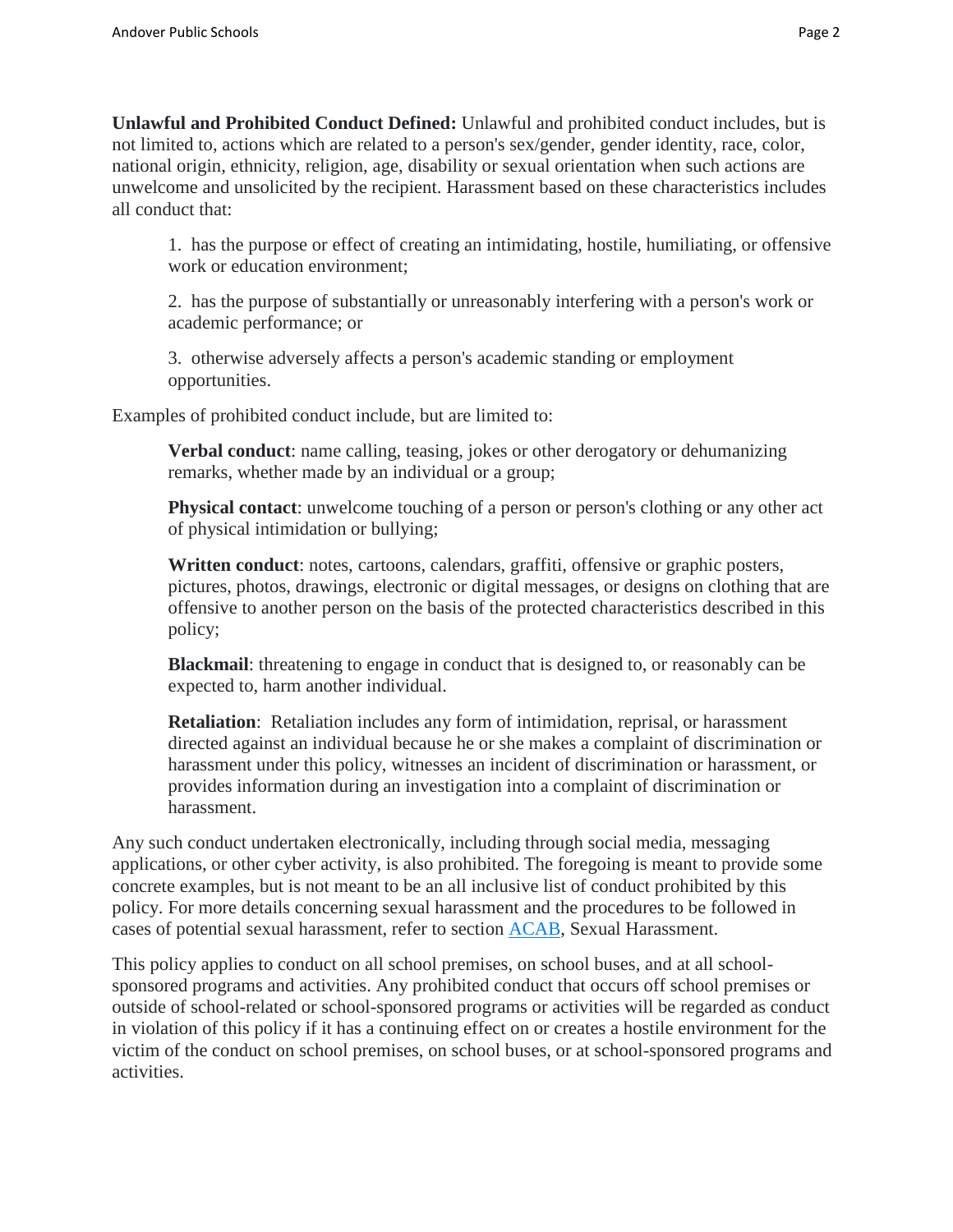Please note that while this policy sets forth the Andover Public Schools' goals of promoting a workplace and school environment that is free of discrimination and harassment, the policy is not designed or intended to limit our authority to discipline or take remedial action for workplace or school conduct which the District deems unacceptable, regardless of whether that conduct satisfies the definition of unlawful and prohibited conduct set forth in this policy.

Anyone who has a complaint or feels that they have been discriminated against or harassed in violation of this policy, should raise a complaint by following the procedure in section AC-R. Any staff member who becomes aware of an incident of discrimination or harassment in violation of this policy is obligated to report the incident by following the procedure in section AC-R (and may also have mandatory reporting obligations under M.G.L. c. [119, § 51A\)](https://malegislature.gov/Laws/GeneralLaws/PartI/TitleXVII/Chapter119/section51a).

LEGAL REFS.: Title VI, Civil Rights Act of 1964

Title VII, Civil Rights Act of 1964, as amended by the Equal Employment Opportunity Act of 1972 Executive Order 11246, as amended by E.O. 11375 Equal Pay Act, as amended by the Education Amendments of 1972 Title IX, Education Amendments of 1972 Rehabilitation Act of 1973 Education for All Handicapped Children Act of 1975 M.G.L. [71B:1](https://malegislature.gov/Laws/GeneralLaws/PartI/TitleXII/Chapter71B/section1) et seq. (Chapter 766 of the Acts of 1972) M.G.L. [76:5;](https://malegislature.gov/Laws/GeneralLaws/PartI/TitleXII/Chapter76/section5) Amended 2011 M.G.L[.76:16](https://malegislature.gov/Laws/GeneralLaws/PartI/TitleXII/Chapter76/section16) BESE regulations 603CMR [26.00](http://www.doe.mass.edu/lawsregs/603cmr26.html) Amended 2012 BESE regulations 603CMR [28.00](http://www.doe.mass.edu/lawsregs/603cmr28.html) CROSS REFS.: [ACA-](https://z2policy.ctspublish.com/masc/) [ACE,](https://z2policy.ctspublish.com/masc/) Subcategories for Nondiscrimination [GBA,](https://z2policy.ctspublish.com/masc/) Equal Employment Opportunity [JB,](https://z2policy.ctspublish.com/masc/) Equal Educational Opportunities [JICFB,](https://z2policy.ctspublish.com/masc/) Bullying Prevention UPDATED: January 2019

**File: AC-R - NONDISCRIMINATION AND HARASSMENT PREVENTION**

Any student or employee of the District who feels that he or she has been discriminated against or subjected to harassment for any of the reasons cited in section  $AC$  above, or who becomes aware of an incident of such discrimination or harassment, should utilize the following procedure to report the incident (complaints of sexual harassment should be reported and will be processed as set forth in section [ACAB\)](https://z2policy.ctspublish.com/masc/):

### **Complaint Procedure**

1. Report the incident(s) to a trusted staff member or to any grievance officer. Staff members who become aware of an incident of possible sexual harassment must immediately notify a grievance officer. **All complaints shall be investigated promptly.**

2. Where appropriate in light of the nature of the allegations and facts involved, the grievance officer may attempt to resolve the problem in an informal manner. If the grievance officer attempts to resolve the problem, he/she shall take the following steps: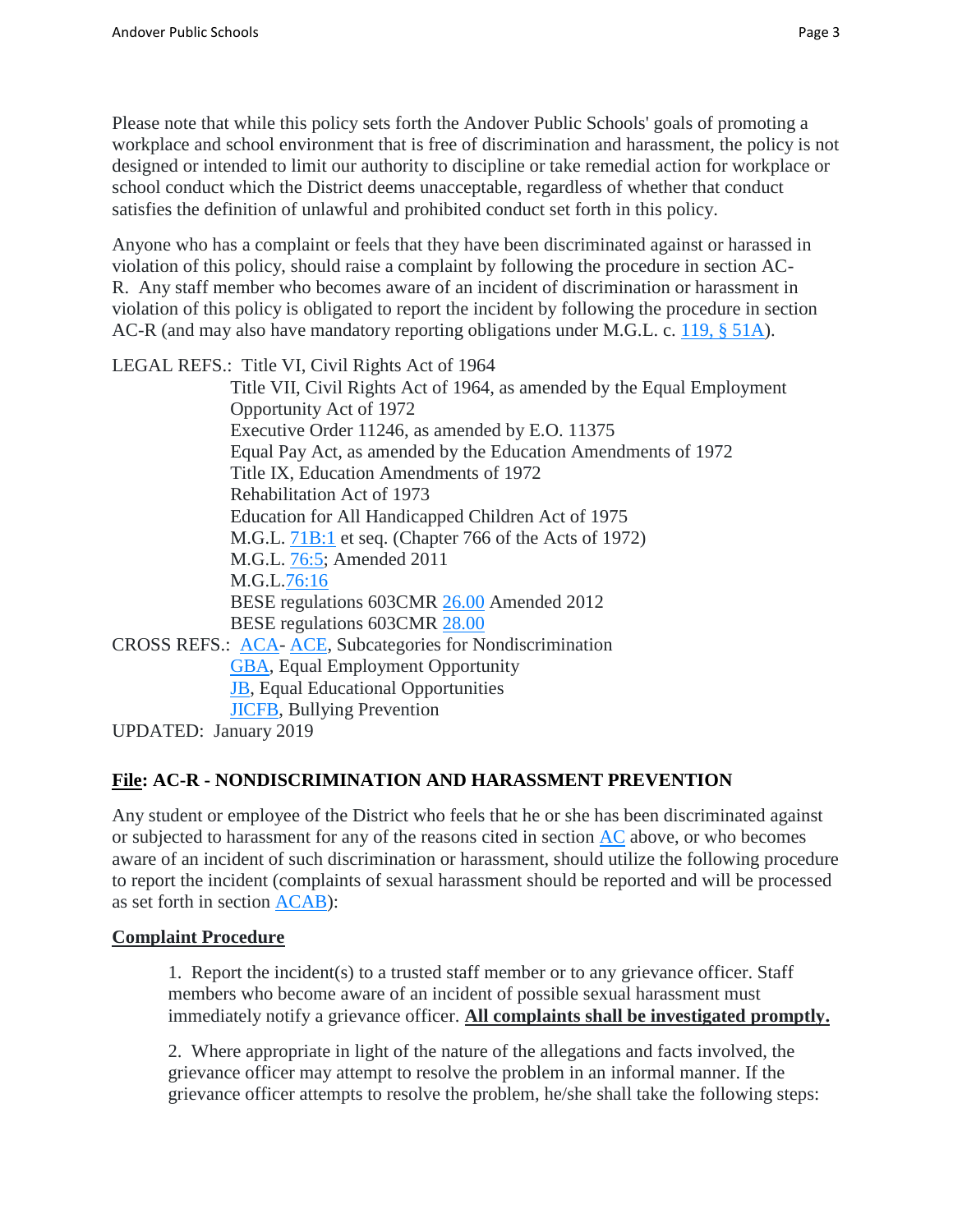a. The grievance officer will meet with the charging party in order to obtain a clear understanding of that party's allegations.

b. The grievance officer will attempt to meet with the charged party in order to obtain his/her response to the allegations.

c. The grievance officer will interview any witnesses.

d. The grievance officer will hold as many meetings with the parties and any witnesses as is necessary to make factual findings.

e. The grievance officer will make a written record of all interviews and factual findings.

On the basis of the grievance officer's assessment of the situation he/she may:

- Attempt to resolve the matter informally through reconciliation; or
- Report the matter and transfer the record for further assessment to:
	- In cases where the charged party is a student, the building Principal where that student attends school; or
	- In cases where the charged party is a staff member, the Superintendent or designee.

In either case, the grievance officer shall notify the parties of the transfer by certified mail.

3. Upon receipt of a matter from the grievance officer and after reviewing the record made by the grievance officer, the Principal or Superintendent or designee may attempt to gather any more information necessary to decide the case. At this stage, the parties may present witnesses and other evidence and may also be represented. At all times, the District will observe due process protections for the parties involved. Using the preponderance of the evidence standard, the Principal or Superintendent or designee will decide the case and impose any disciplinary action deemed appropriate. The parties, to the extent permissible by law, shall be informed of the disposition of the complaint. All matters will remain confidential to the extent possible. If it is determined that conduct in violation of APS policy has occurred, the District will act promptly to eliminate the offending conduct.

#### **Alternative Complaint Procedure**

In the case of more serious allegations (such as sexual assault or other sexual violence), the following process will apply in lieu of the Complaint Process described above:

Upon receipt of a complaint, the grievance officer shall immediately report the incident to:

- In cases where the charged party is a student, the building Principal where that student attends school; or
- In cases where the charged party is a staff member, the Superintendent or designee.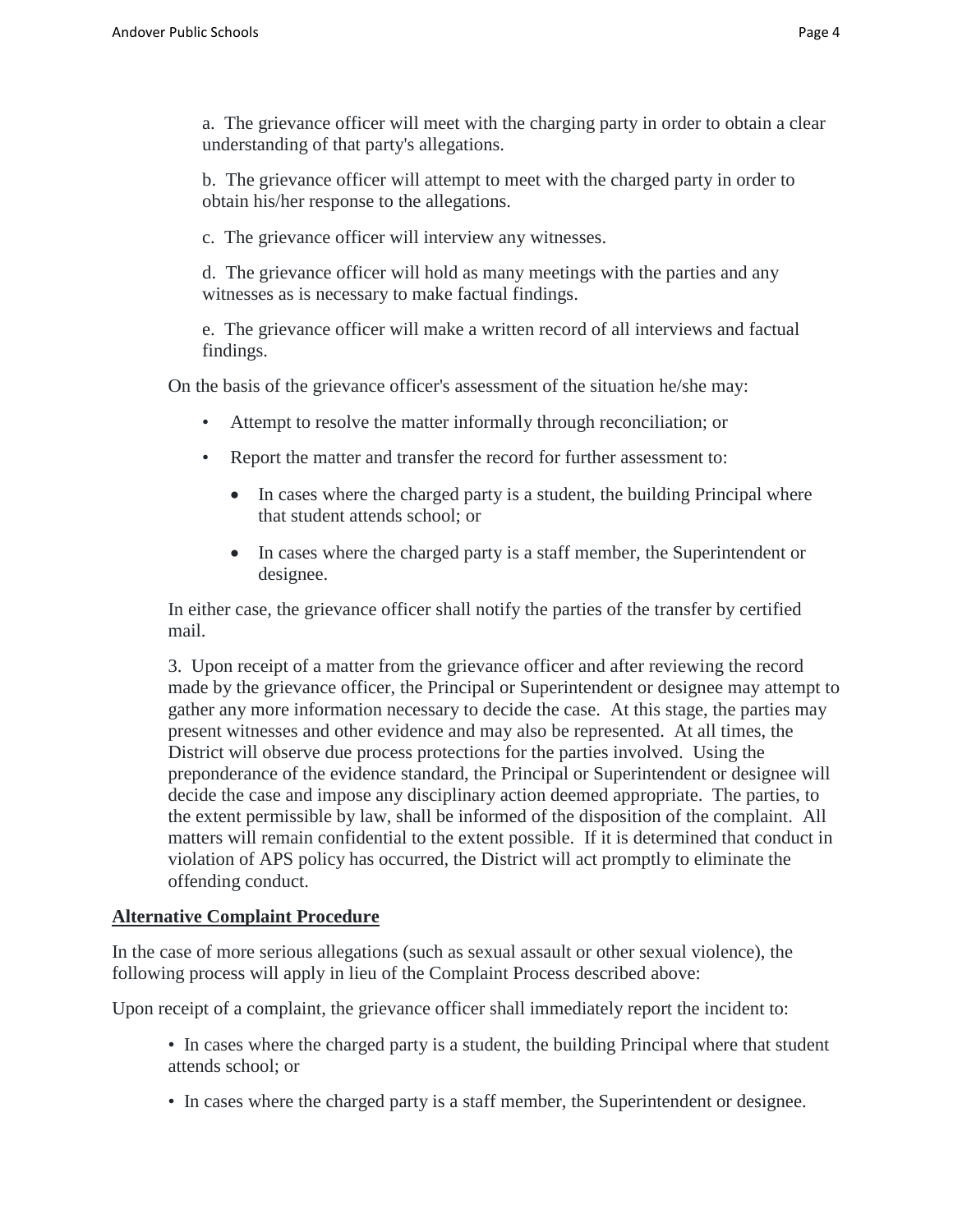The Principal or the Superintendent or designee will determine the appropriate steps to investigate the matter, make findings of fact, and issue a decision. At all times, the District will observe due process protections for the parties involved. Factual findings will be based on the preponderance of the evidence standard. All decisions that impose disciplinary action will include specific reference to the applicable policies on student and staff discipline. The actions taken by the District may include, but are not limited to, notifying appropriate law enforcement authorities.

### **Additional Information**

The grievance officer, upon request, will provide the charging party with contact information for the government agencies that handle claims of unlawful discrimination and harassment. The charging party also has the right to invoke the complaint procedure for Chapter 622 of the Acts of 1971 and/or Title IX of the 1972 Education Amendments.

Any person who seeks information concerning the application of Title IX and/or Chapter 622 and its regulations should contact the Title IX Compliance Officer, Dr. Julie Riley, (978) 247- 7025, Andover Public Schools, 30 Whittier Court, Andover, MA 01810; or Program Quality Assurance Services at the Massachusetts Department of Elementary and Secondary Education, (781) 338-3700, 75 Pleasant Street, Malden, MA 02148; or the Office for Civil Rights, U.S. Department of Education, (617) 289-0111, 5 Post Office Square, 8th Floor, Boston, MA 02109.

REVISED: September 2, 2021

## **File: ACA - NONDISCRIMINATION ON THE BASIS OF SEX**

The School Committee, in accordance with Title IX of the Education Amendments of 1972, declares that the school system does not and will not discriminate on the basis of sex in the educational programs and activities of the public schools. This policy will extend not only to students with regard to educational opportunities, but also to employees with regard to employment opportunities.

The School Committee will continue to ensure fair and equitable educational and employment opportunities, without regard to sex, to all of its students and employees.

The Committee will designate an individual to act as the school system's Title IX compliance officer. All students and employees will be notified of the name and office address and telephone number of the compliance officer.

LEGAL REFS.: Title IX of the Education Amendments of 1972 45 CFR, Part 86, (Federal Register, 6/4/75) M.G.L. [76:5;](https://malegislature.gov/Laws/GeneralLaws/PartI/TitleXII/Chapter76/section5) [76:16](https://malegislature.gov/Laws/GeneralLaws/PartI/TitleXII/Chapter76/section16) (Chapter 622 of the Acts of 1971) BESE 603 CMR [26:00](http://www.doe.mass.edu/lawsregs/603cmr26.html) CROSS REF.: [AC,](https://z2policy.ctspublish.com/masc/) Nondiscrimination

# **File: ACAB - SEXUAL HARASSMENT**

Sexual harassment of students or of employees by other students, employees, vendors and other third parties will not be tolerated in the Andover Public Schools ("District"). The alleged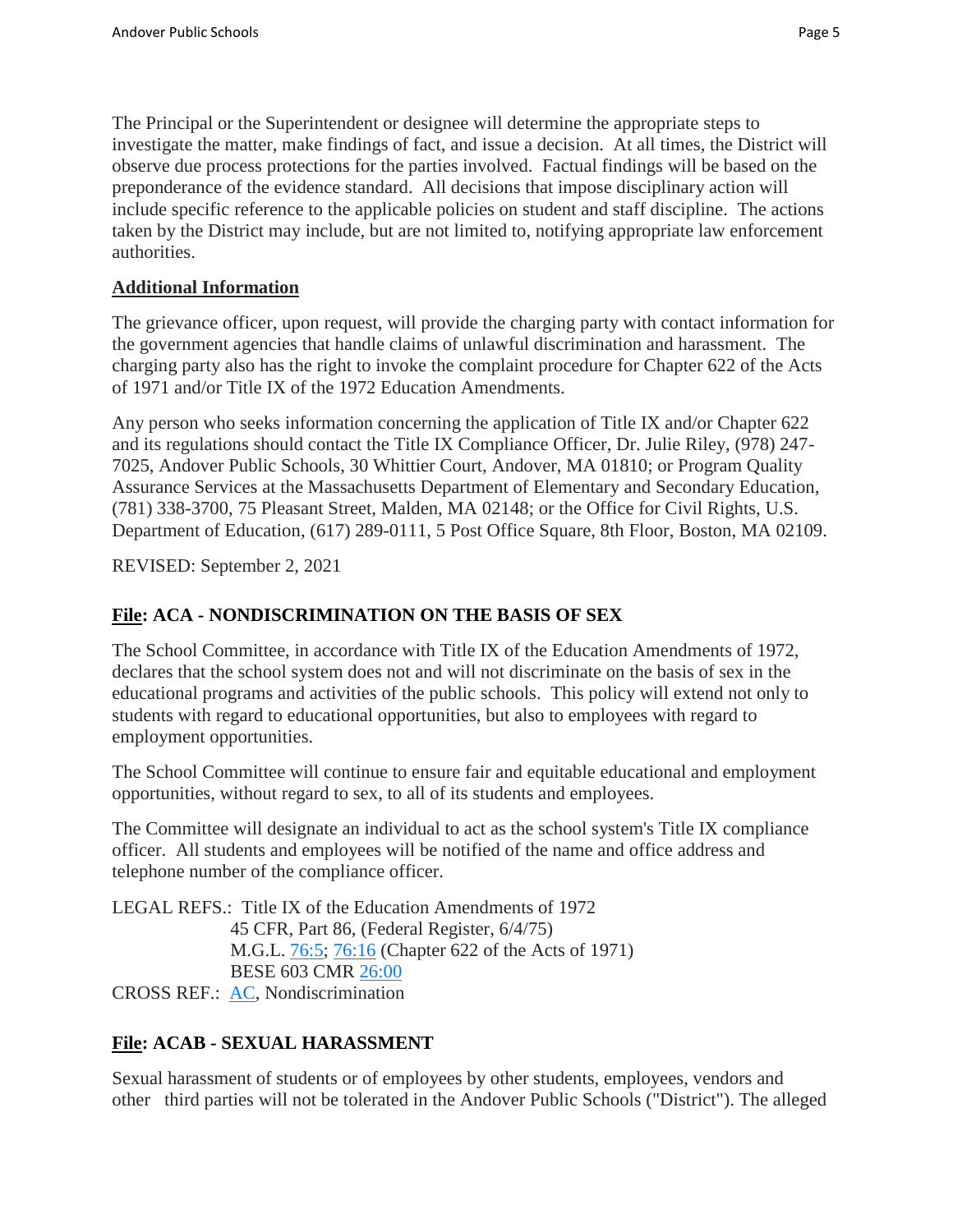harassment must involve conduct that occurred within the school's own program or activity, including at a location or under circumstances where the school owned, or substantially controlled, the premises; exercised oversight, supervision or discipline over the location or participants; or funded, sponsored, promoted or endorsed the event where the alleged harassment occurred; and must have occurred against a person in the United States. This policy is in effect while students are on school grounds, District property or property within the jurisdiction of the District, on school buses, or while attending or engaging in school-sponsored activities.

Students whose behavior is found to be in violation of this policy will be subject to disciplinary action up to and including suspension or expulsion pursuant to disciplinary codes. Employees who have been found to violate this policy will be subject to discipline up to and including, termination of employment, subject to contractual disciplinary obligations.

The District will promptly and reasonably investigate allegations of sexual harassment through designation of a Title IX Coordinator and building based employees, as set forth below

**Sexual harassment** is unwelcome conduct of a sexual nature. The definition includes unwelcome conduct on the basis of sex that is so severe, pervasive, and objectively offensive that it effectively denies a person equal access to the school's education program or activity. It also includes unwelcome sexual advances, requests for sexual favors, and other verbal, nonverbal, or physical conduct of a sexual nature. Sexual harassment includes conduct by an employee conditioning an educational benefit or service upon a person's participation in unwelcome sexual conduct, often called quid pro quo harassment and, sexual assault as the Federal Clery Act defines that crime.

While it is not possible to list all those additional circumstances that may constitute sexual harassment, the following are some examples of conduct which, if unwelcome, may constitute sexual harassment, depending on the totality of the circumstances, including the severity of the conduct and its pervasiveness:

- Unwelcome sexual advances-whether they involve physical touching or not;
- Sexual epithets, jokes, written or oral references to sexual conduct, gossip regarding one's sex life; comment on an individual's body, comment about an individual's sexual activity, deficiencies, or prowess;
- Displaying sexually suggestive objects, pictures, cartoons;
- Unwelcome leering, whistling, brushing against the body, sexual gestures, suggestive or insulting comments;
- Inquiries into one's sexual experiences; and,
- Discussion of one's sexual activities.

The legal definition of sexual harassment is broad and in addition to the above examples other sexually oriented conduct, whether it is intended or not, that is unwelcome and has the effect of creating an environment that is hostile, offensive, intimidating, to male, female, or gender nonconforming students or employees may also constitute sexual harassment.

Because the District takes allegations of sexual harassment seriously, we will respond promptly to complaints of sexual harassment and, following an investigation where it is determined that such inappropriate conduct has occurred, we will act promptly to eliminate the conduct and impose corrective action as is necessary, including disciplinary action where appropriate.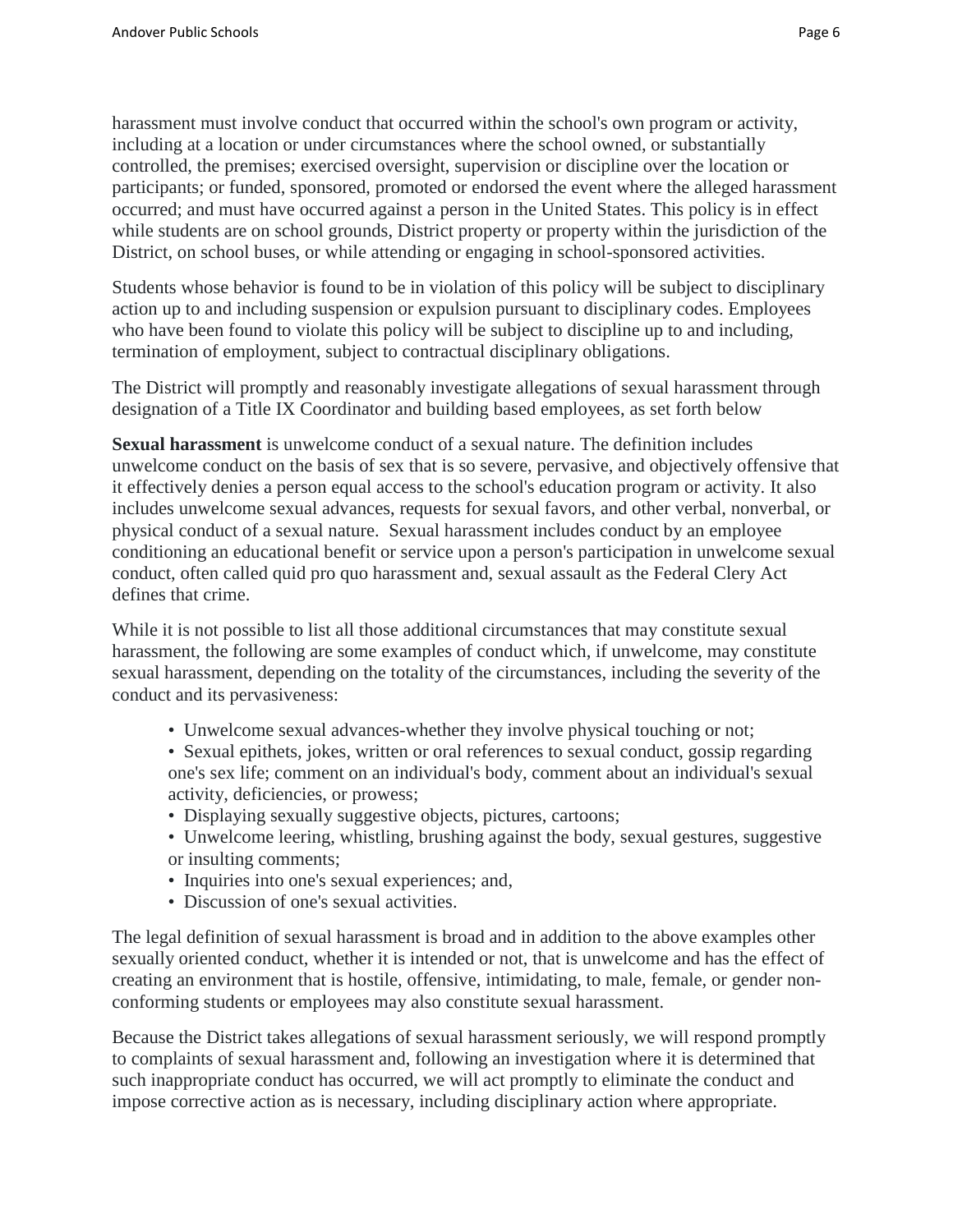Please note that while this policy sets forth our goals of promoting an environment that is free of sexual harassment, the policy is not designed or intended to limit our authority to discipline or take remedial action for conduct which we deem unacceptable, regardless of whether that conduct satisfies the definition of sexual harassment. For example, conduct that constitutes harassment other than sexual harassment, bullying, violation of the student discipline code or school district workplace rules, unlawful discrimination, hazing, or student misconduct statutes, will be investigated and addressed under the District relevant policies and the applicable laws.

A complainant is an individual who is alleged to be the victim of conduct that could constitute sexual harassment. A respondent is an individual who has been reported to be the perpetrator of conduct that could constitute sexual harassment or a violation of this policy.

Retaliation against a complainant because the complainant has filed a sexual harassment complaint or assisted or participated in a sexual harassment investigation or proceeding, is also prohibited. A student or employee who is found to have retaliated against another in violation of this policy will be subject to disciplinary action up to and including student suspension and expulsion or employee termination.

The complainant does not have to be the person at whom the unwelcome sexual conduct is directed. The complainant, regardless of gender, may be a witness to and personally offended by such conduct.

### **NOTICE OF SEXUAL HARASSMENT**

The regulations require a school district to respond when the district has actual knowledge of sexual harassment. Schools must treat seriously all reports of sexual harassment that meet the definition of sexual harassment and the conditions of actual notice and jurisdiction, whether or not the complainant files a formal complaint. A formal complaint is a document filed by a complainant or signed by the Title IX Coordinator alleging sexual harassment against a respondent and requesting that the District investigate the allegation of sexual harassment. Schools are required to investigate every formal complaint and respond meaningfully to every known report of sexual harassment.

Upon receipt of allegations the Title IX Coordinator shall promptly contact the complainant confidentially to discuss the availability of supportive measures, consider the complainant's wishes with respect to supportive measures, inform the complainant that supportive measures are available with or without the filing of a formal complaint, and explain the process for filing a formal complaint. Supportive measures include, but are not limited to, non-disciplinary, nonpunitive individualized services offered as appropriate, as reasonably available, and without fee or charge to the complainant or the respondent before or after the filing of a formal complaint or where no formal complaint has been filed. Such measures are designed to restore or preserve equal access to education programs or activities without unreasonably burdening the other party, including measures designed to protect the safety of all parties or the District's educational environment, or to deter sexual harassment. Supportive measures may include counseling, extensions of deadlines or other course-related adjustments, modifications of work or class schedules, school building/campus escort services, mutual restrictions on contact between the parties, changes in work locations, leaves of absence, increased security and monitoring of certain areas of the building/campus, and other similar measures.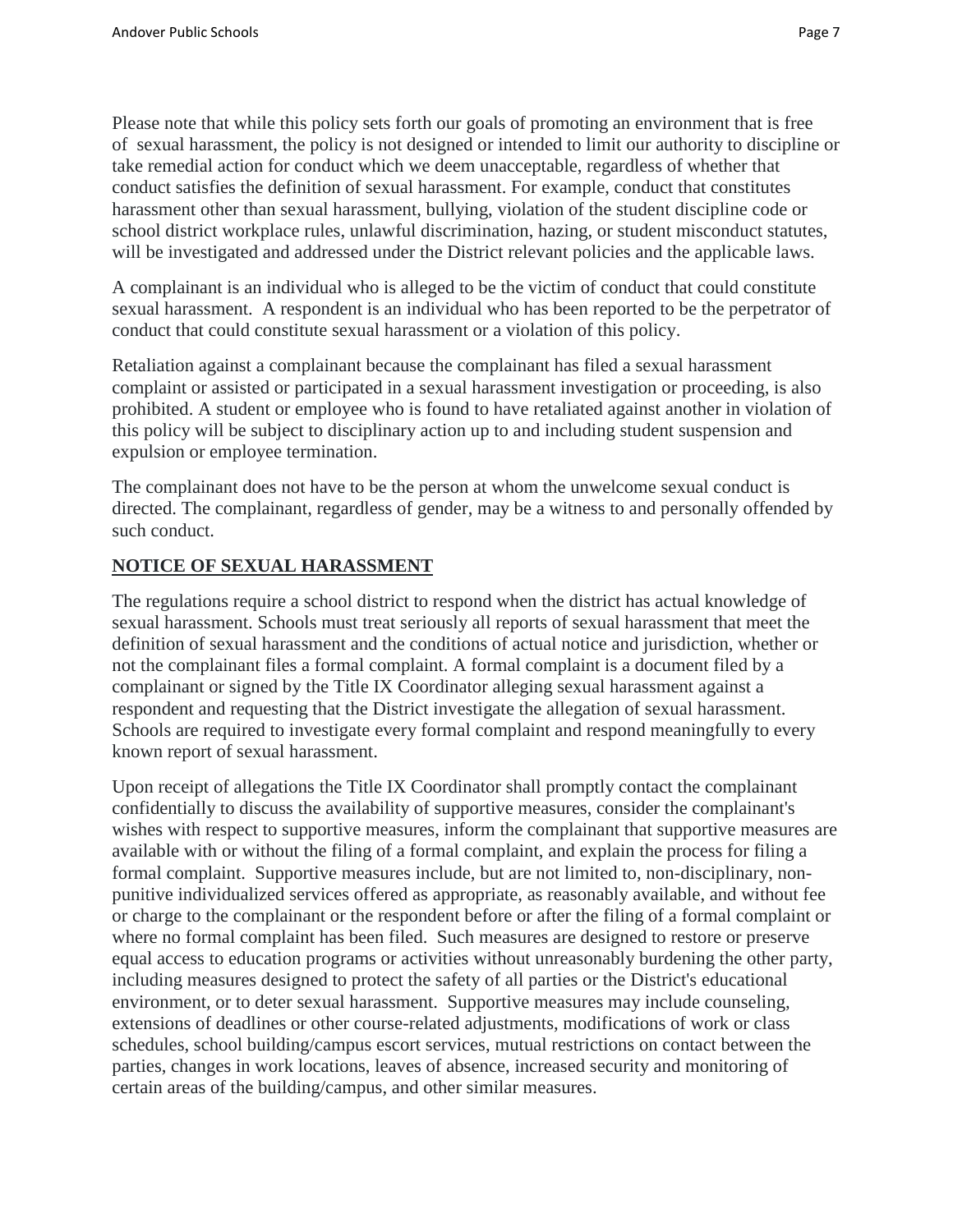Where there has been a finding of responsibility, the regulations require remedies designed to restore or preserve access to the school's education program or activity.

#### **DUE PROCESS PROTECTIONS**

Due process protections in connection with investigation and decision-making regarding a complaint include the following:

1) If the allegations do not meet the definition of sexual harassment or do not satisfy the requirements regarding location or connection to an educational program of the school district, the allegations shall be dismissed for purposes of Title IX, but may be investigated and addressed under other prohibitions in the student discipline code, relevant collective bargaining agreements or other laws under which they fit;

2) A presumption of innocence throughout the grievance process, with the burden of proof on the school;

3) A complainant's wishes with respect to whether the school investigates will be respected unless the Title IX Coordinator determines that signing a formal complaint to initiate an investigation over the wishes of the complainant is not clearly unreasonable in light of the known circumstances;

4) A prohibition of the single investigator model, instead requiring a decision -maker separate from the Title IX Coordinator or investigator;

5) Proof by a preponderance of the evidence, subject to limitations;

6) The opportunity to test the credibility of parties and witnesses through disclosure of evidence and opportunity to submit additional questions, subject to "rape shield" protections;

7) Written notice of allegations and an equal opportunity to review the evidence upon filing a formal complaint;

8) An objective evaluation of all relevant evidence, inculpatory and exculpatory, and avoidance of credibility determinations based on a person's status as a complainant, a respondent, or a witness;

9) Title IX Coordinators, investigators, and decision-makers must be trained and free from bias or conflict of interest;

10) A right to appeal from a determination regarding responsibility and from a dismissal of a formal complaint or the allegations therein, where the determination or dismissal involved any of the following: procedural irregularity that affected the outcome; newlydiscovered evidence that could affect the outcome; or the Title IX Coordinator, the investigator, or the decision-maker had a conflict of interest or bias that affected the outcome;

11) As long as the process is voluntary for all parties, after being fully informed and written consent is provided by both parties, a school may facilitate informal resolution of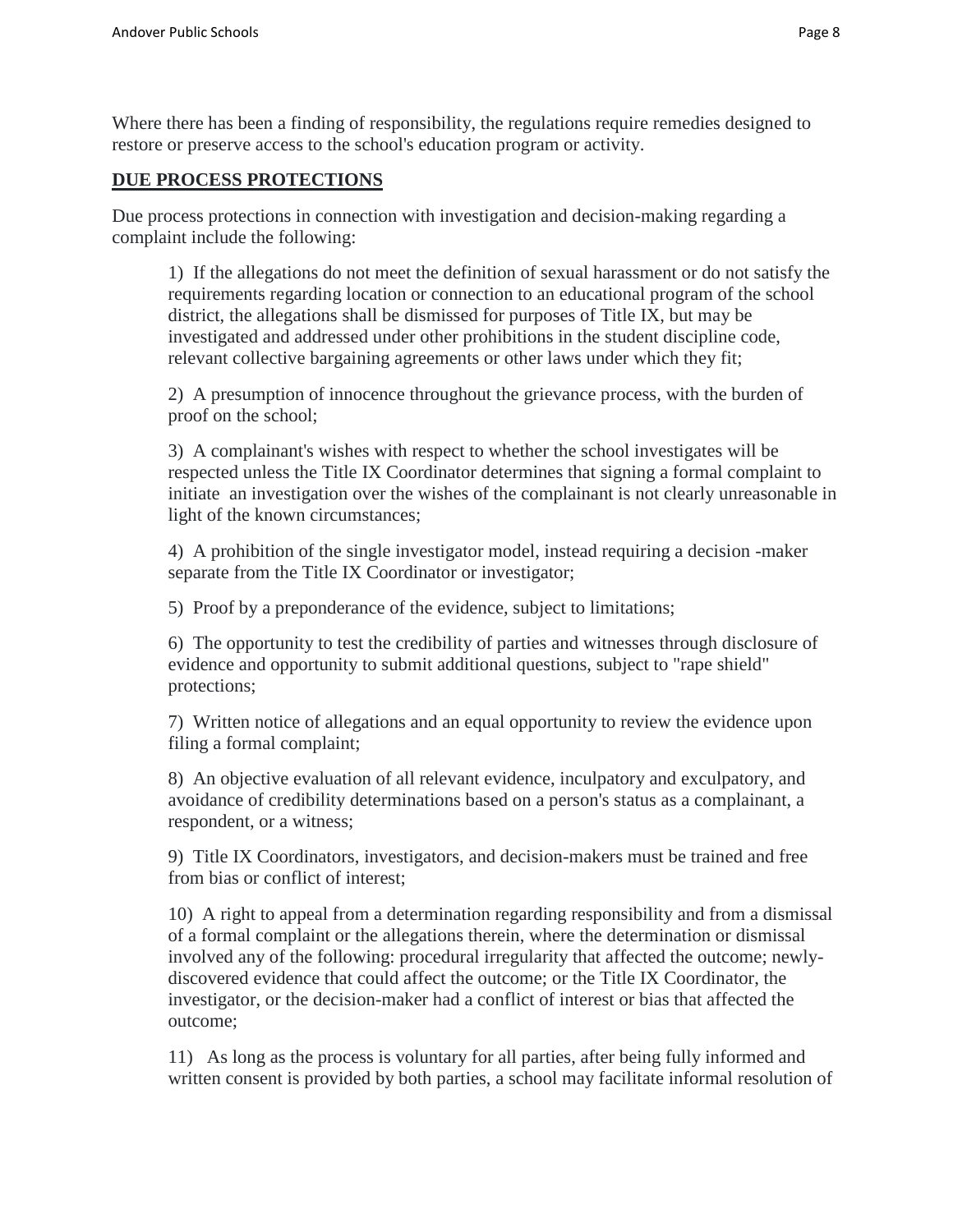a formal sexual complaint, but no such informal resolution can be used where the allegations are that an employee sexually harassed a student.

A district may establish an informal investigation process that may, upon the request of the complainant be followed by a formal process.

The Title IX Coordinator in the District is **Dr. Julie Riley, Assistant Superintendent for Teaching and Learning, Andover Public Schools, 30 Whittier Court, Andover, MA 01810, 978-247-7025.** The Title IX Coordinator or the school building Principal shall be the initial entity to receive the sexual harassment complaint. In all cases the Title IX Coordinator shall be informed, as soon as possible, of the filing of the complaint. Nothing in this policy shall prevent any person from reporting the prohibited conduct to someone other than those above designated complaint recipients. An employee with actual knowledge of conduct that may violate this policy must report to the Title IX Coordinator.

The District may remove a respondent on an emergency basis after undertaking an individualized safety and risk analysis and determining that an immediate threat to the physical health or safety of any student or other individual arising from the allegations justifies removal. The District will provide the respondent with written notice and an opportunity to challenge the decision immediately following the removal in accordance with any applicable laws, collective bargaining agreements and student handbooks.

## **INVESTIGATIONS**

The investigating officer shall be an Assistant Principal in the building or other appropriate administrator designated by the Principal. The investigation shall be conducted in such a way as to maintain confidentiality to the extent practicable under the circumstances and in compliance with applicable law. The investigation will be prompt, thorough, and impartial, and will include, at least, a private interview with the complainant, with the respondent, and with witnesses. The investigator shall give the parties equal opportunity to present fact and expert witnesses and other inculpatory and exculpatory evidence; shall give each party the same opportunity to select an advisor of the party's choice who may, but need not be, an attorney; shall send written notice of all interviews or meetings; shall send to the parties evidence directly related to the allegations, in electronic form or hard copy, with at least 10 days for the parties to inspect, review, and respond; and shall prepare and submit an investigative report that fairly summarizes the relevant evidence to the decision-maker, who shall be the Principal or his/her designee (other than the investigator).

The investigator shall strive to complete investigations within twenty-five (25) school days of the filing of the formal complaint or resumption of the investigation after an unsuccessful information resolution meeting.

During the investigation, the investigator shall take the following steps:

1) The investigator will interview the complainant to obtain a clear understanding of that complainant's allegations within five (5) school days of the filing of the formal complaint provided that the complainant is available to be interviewed by the investigator.

2) The investigator will interview the respondent to obtain a response to the complainant's allegations from the respondent within five (5) school days of the interview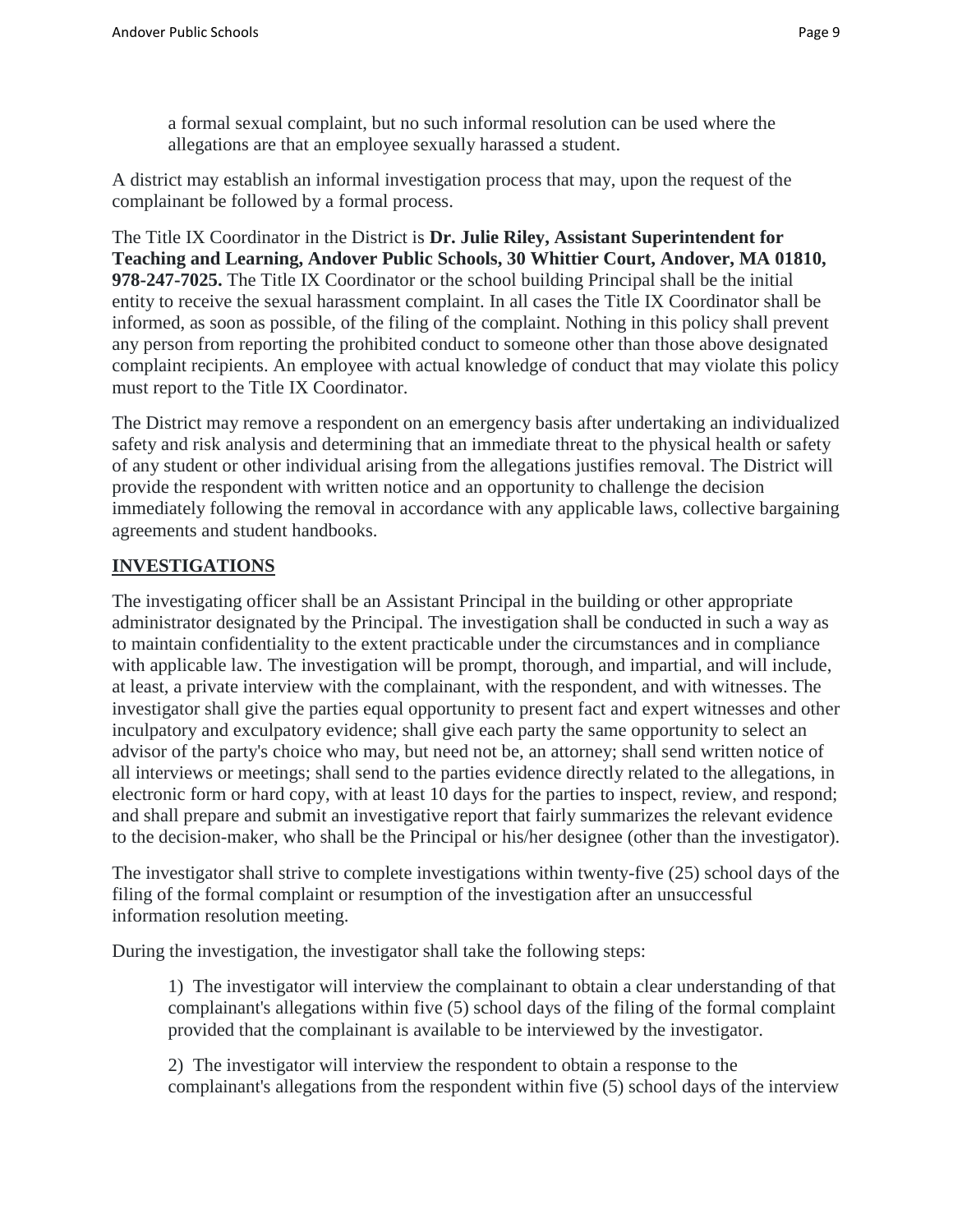with the complainant provided that the respondent is available to be interviewed with the investigator.

3) The investigator will interview witnesses identified by the complainant or respondent within five (5) school days of being identified as a potential witness by the complainant or respondent provided the witness is available. The investigator will interview witnesses as the investigator deems necessary.

4) The investigator will hold as many meetings or interviews with the parties and any witnesses as is necessary to make factual findings.

The timelines above are subject to the District's goal to complete investigations generally within twenty-five (25) school days but may be extended for good cause upon written notice to the complainant and respondent. The timeline for investigation may be suspended during any informal resolution procedure or meeting. Each party is entitled to be accompanied in interviews by an advisor, who may be a parent/guardian or an attorney, but who may only have limited participation in interviews. Translators will be provided upon request.

After all interviews are conducted and evidence is obtained, the parties and if applicable, their advisors, will have an equal opportunity to inspect, review and respond to any evidence obtained. Prior to completion of the investigative report, the investigator will send each party all evidence subject to inspection and review and provide each party at least ten (10) school days to provide a response to the investigator. Evidence to be shared may be redacted to protect confidential information under the Family and Educational Rights and Privacy Act ("FERPA") or other federal or state laws and regulations.

The investigator will draft an investigation report that fairly summarizes the relevant evidence including, but not limited to, interviews with parties and witnesses, written evidence, audio/video recordings, and site visits. The investigator will provide the decision maker, with a report including all evidence obtained during the course of the investigation. The decision-maker shall upon receipt send the report in electronic format or hard copy to the parties and their advisors with 10 days for the parties to respond, including submitting written relevant questions that each party wants asked of a party or witness, subject to the protections of the Rape Shield Law. Before reaching a determination, the decision-maker shall provide to the parties the answers to the submitted questions and the opportunity for limited follow up questions.

#### **DETERMINATIONS**

The decision-maker shall issue a written determination regarding responsibility with findings of fact, conclusions about whether the alleged conduct occurred, the rationale for the result as to each allegation, any disciplinary sanctions imposed on the respondent, and whether remedies will be provided to the complainant.

The decision maker assigned will have no conflicts with or biases against either the complainant of the respondent and the decision maker will not be the Title IX Coordinator assigned in the matter or the investigator for the complaint. The decision maker shall review all of the evidence and issue a written determination within fifteen (15) school days of receipt of the matter from the investigator, absent extenuating circumstances. If the decision maker substantiates the allegations of sexual harassment, the decision maker may recommend or impose discipline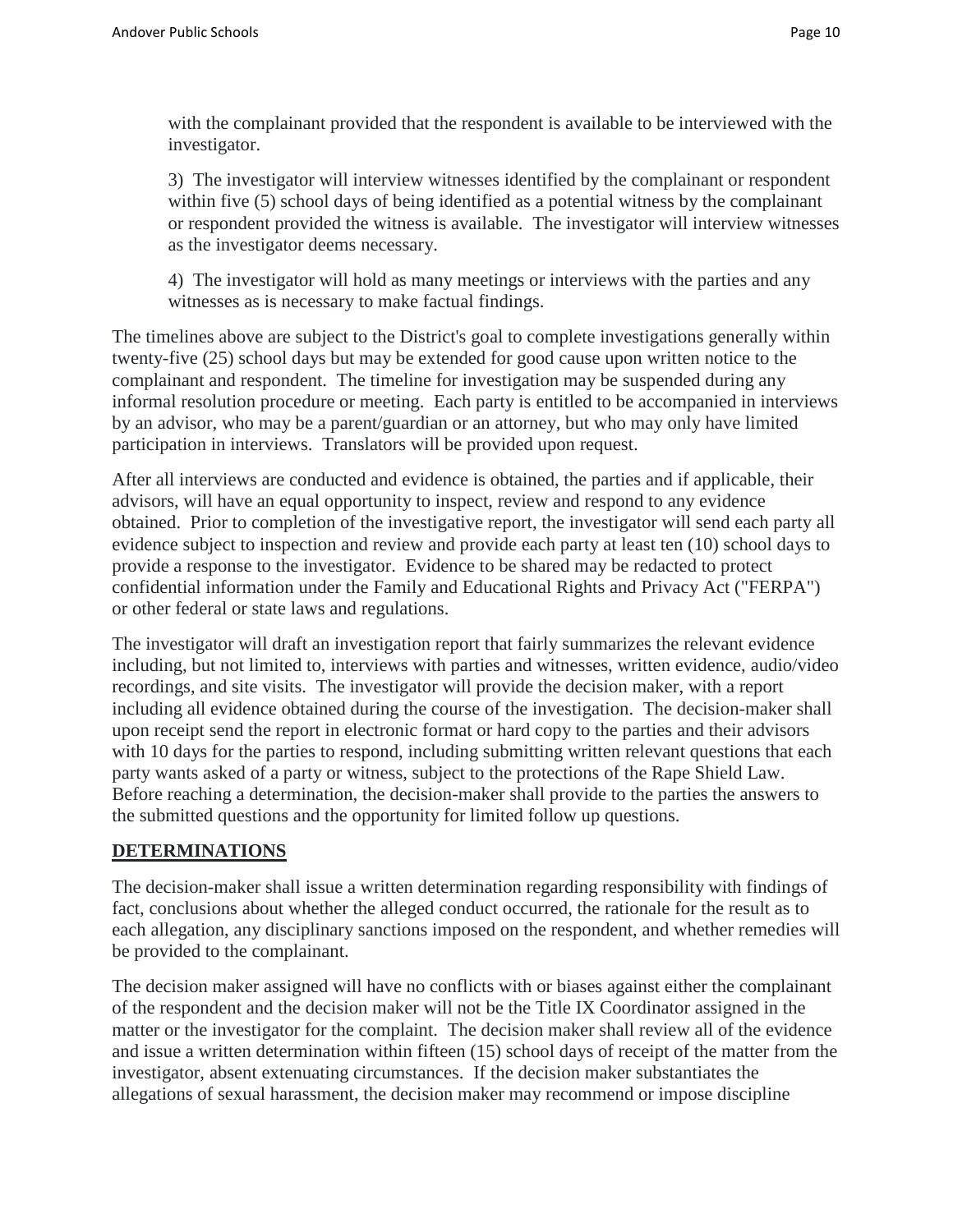against the respondent. If the decision maker does not substantiate the allegations of sexual harassment, the complaint will be dismissed.

The written determination shall include: (1) identification of the allegations potentially constituting sexual harassment; (2) a description of the procedural steps taken from the receipt of the formal complaint through the determination, including any notifications to the parties, interviews with parties and witnesses, site visits, and methods used to gather evidence; (3) findings of fact supporting the determination; (4) conclusions as to whether District policies were violated; (5) a statement of the result of each allegation, including a determination regarding responsibility, disciplinary action to be imposed on the respondent, and whether remedies designed to preserve equal access to the District's education program or activity will be provided to the complainant; and (6) the District's procedures and permissible bases for appeal. Confidential student record information and personnel information may be redacted consistent with and as required by state and federal law. The decision-maker shall provide the written determination to the complainant(s) and respondent(s).

## **APPEALS**

Appeals must be submitted to the Title IX Coordinator within five (5) school days of receipt of the written determination and contain a written statement in support or challenge of the outcome.

When an appeal is filed, the District shall notify the other party and ensure that the individual deciding the appeal is not the same person as the decision maker who reached the determination regarding responsibility and that the individual has no conflicts of interests and is free of bias. The non-appealing party shall have five (5) school days from the date of receipt of the notice of the appeal to submit a written statement to support or oppose the outcome.

The individual deciding the appeal shall issue a written decision describing the result of the appeal and rationale for the decision and provide the decision to both parties generally within ten (10) school days of receipt of the non-appealing party's written statement, or in the event no statement is submitted, the date the statement would have been due.

### **RECORD KEEPING REQUIREMENTS**

Schools must create and maintain records documenting every Title IX sexual harassment complaint. This could include mediation, restorative justice, or other models of alternative dispute resolution. Schools must keep records regarding the school's response to every report of sexual harassment of which it becomes aware even if no formal complaint was filed, including documentation of supportive matters offered and implemented for the complainant.

This policy, or a summary thereof that contain the essential policy elements shall be distributed by the District to its students and employees and each parent or guardian shall sign that they have received and understand the policy.

Please note that the following entities have specified time limits for filing a claim.

The Complainant may also file a complaint with: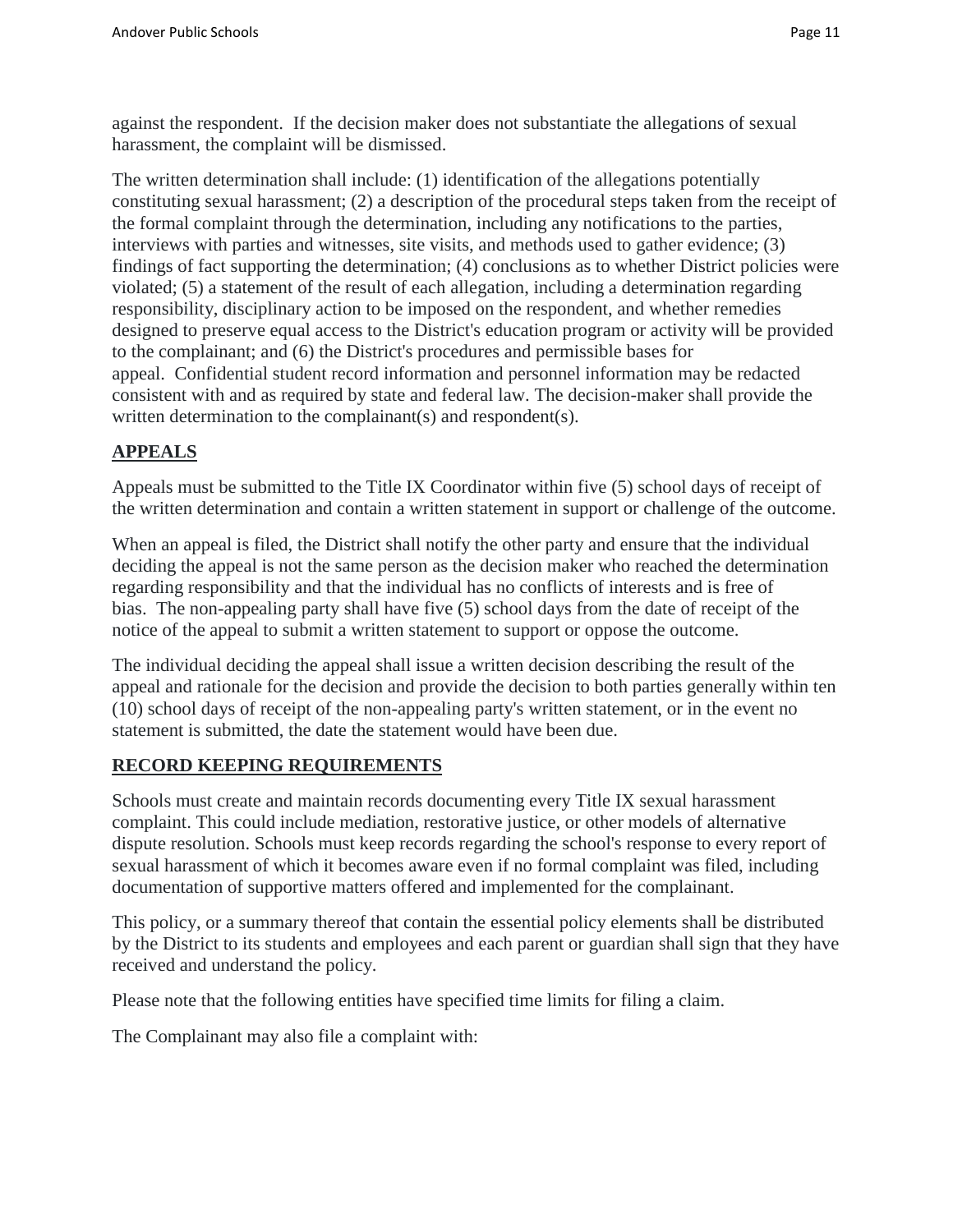• Office for Civil Rights (U.S. Department of Education) 5 Post Office Square, 8th Floor Boston, MA 02109. Phone: 617-289-0111.

• The United States Equal Employment Opportunity Commission, John F. Kennedy Bldg. 475 Government Center Boston, MA 02203.

LEGAL REF. M.G.L. [151B:3A](https://malegislature.gov/Laws/GeneralLaws/PartI/TitleXXI/Chapter151b/section3a)

Title IX of the Education Amendments of 1972 BESE 603 CMR [26:00](http://www.doe.mass.edu/lawsregs/603cmr26.html) 34 CFR 106.44 (a), (a)-(b) 34 CFR 106.45 (a)-(b) (1) 34 CFR 106.45 (b)(2)-(b)(3,4,5,6,7) as revised through June 2020

**Note: A summary of the attached Policy, as adopted, must be sent to parents/guardians, students, employees, unions, and prospective employees of the school district including Title IX Coordinator(s), investigator(s) and the decision-maker. The above referenced employees must attend training sessions on the implementation of the Policy.**

SOURCE: ANDOVER September 2, 2020; Revised September 2, 2021

# **File: ACE - NONDISCRIMINATION ON THE BASIS OF DISABILITY**

Title II of the Americans With Disabilities Act of 1992 requires that no qualified individual with a disability shall, because the District's facilities are inaccessible to or unusable by individuals with disabilities, be excluded from participation in, or be denied the benefits of the services, programs, and activities of the District or be subject to discrimination. Nor shall the District exclude or otherwise deny services, programs, or activities to an individual because of the known disability of a person with whom the individual is known to have a relationship or association.

**Definition:** A "qualified individual with a disability" is an individual with a disability who, with or without reasonable modification to rules, policies, or practices, the removal of architectural, communication, or transportation barriers, or the provision of auxiliary aids and services, meets the essential eligibility requirements for the receipt of services or the participation in programs or activities provided by the District.

**Reasonable Modification:** The District shall make reasonable modification in policies, practices, or procedures when the modifications are necessary to avoid discrimination on the basis of disability, unless the District can demonstrate that making the modifications would fundamentally alter the nature of the service, program, or activity.

**Communications:** The District shall take the appropriate steps to ensure that communications with applicants, participants, and members of the public with disabilities are as effective as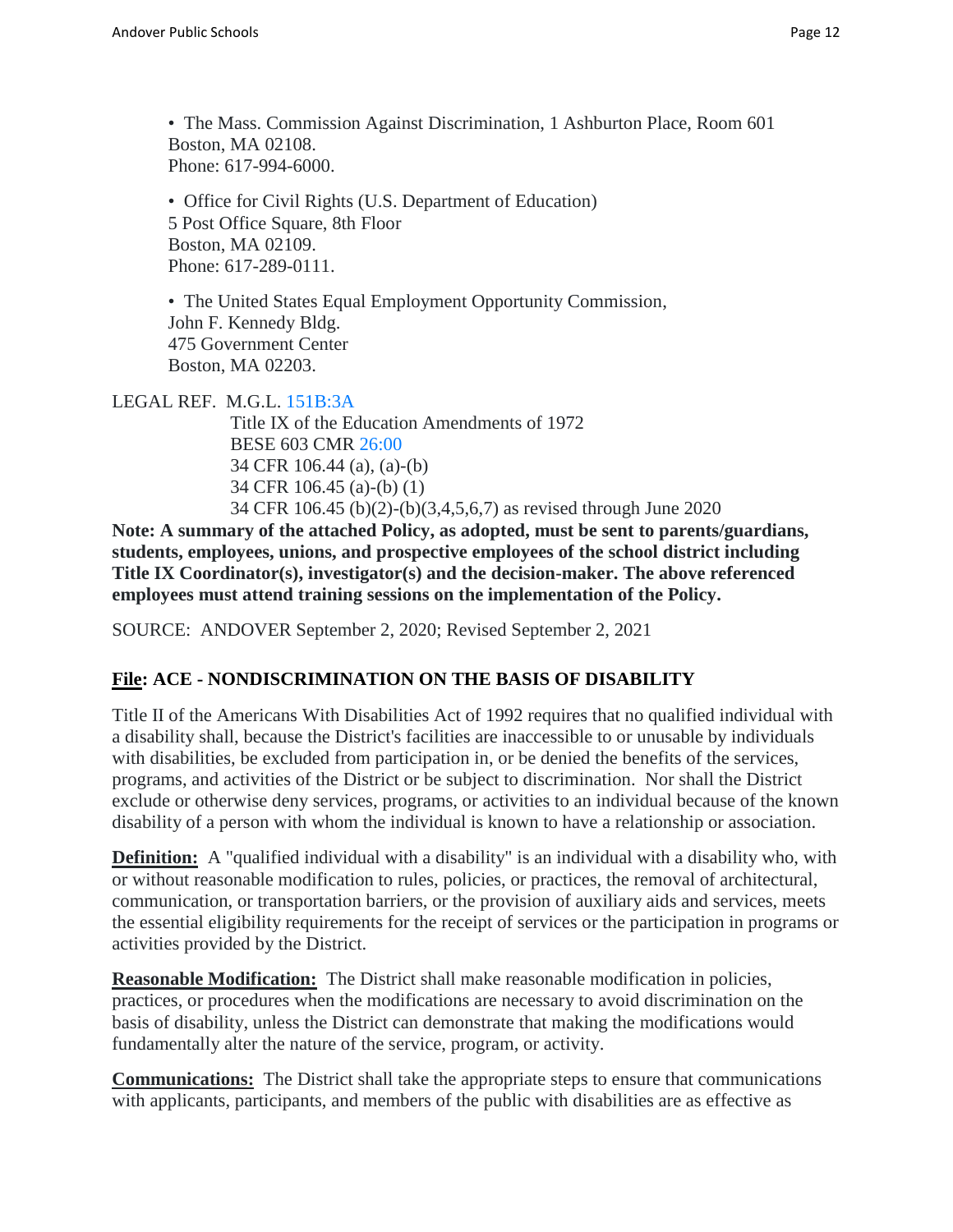communications with others. To this end, the District shall furnish appropriate auxiliary aids and services where necessary to afford an individual with a disability an equal opportunity to participate in, and enjoy benefits of, a service, program, or activity conducted by the District. In determining what type of auxiliary aid or service is necessary, the District shall give primary consideration to the requests of the individuals with disabilities.

**Auxiliary Aids and Services:** "Auxiliary aids and services" includes (1) qualified interpreters, note takers, transcription services, written materials, assisted listening systems, and other effective methods for making aurally delivered materials available to individuals with hearing impairments; (2) qualified readers, taped texts, audio recordings, Braille materials, large print materials, or other effective methods for making visually delivered materials available to individuals with visual impairments; (3) acquisition or modification of equipment or devices and (4) other similar services and actions.

**Limits of Required Modification:** The District is not required to take any action that it can demonstrate would result in a fundamental alteration in the nature of a service, program, or activity or in undue financial and administrative burdens. Any decision that, in compliance with its responsibility to provide effective communication for individuals with disabilities, would fundamentally alter the service, program, or activity or unduly burden the District shall be made by the School Committee after considering all resources available for use in funding and operating the program, service, or activity. A written statement of the reasons for reaching that conclusion shall accompany the decision.

**Notice:** The District shall make available to applicants, participants, beneficiaries, and other interested persons information regarding the provisions of Title II of the American With Disabilities Act (ADA) and its applicability to the services, programs, or activities of the District. The information shall be made available in such a manner as the School Committee and Superintendent find necessary to apprise such persons of the protections against discrimination assured them by the ADA.

**Compliance Coordinator:** The District shall designate at least one employee to coordinate its efforts to comply with and carry out its responsibilities under Title II of ADA, including any investigation of any complaint communicated to it alleging its noncompliance or alleging any actions that would be prohibited under ADA. The District shall make available to all interested individuals the name, office address, and telephone number of the employee(s) so designated and shall adopt and publish procedures for the prompt and equitable resolution of complaints alleging any action that would be prohibited under the ADA. The school system receives federal financial assistance and must comply with the above requirements. Additionally, the School Committee is of the general view that:

1. Discrimination against a qualified disabled person solely on the basis of disability is unfair; and

2. To the extent possible, qualified disabled persons should be in the mainstream of life in the school community. Accordingly, employees of the school system will comply with the above requirements of the law and policy statements of this Committee to ensure nondiscrimination on the basis of disability.

LEGAL REFS.: Rehabilitation Act of 1973, Section 504